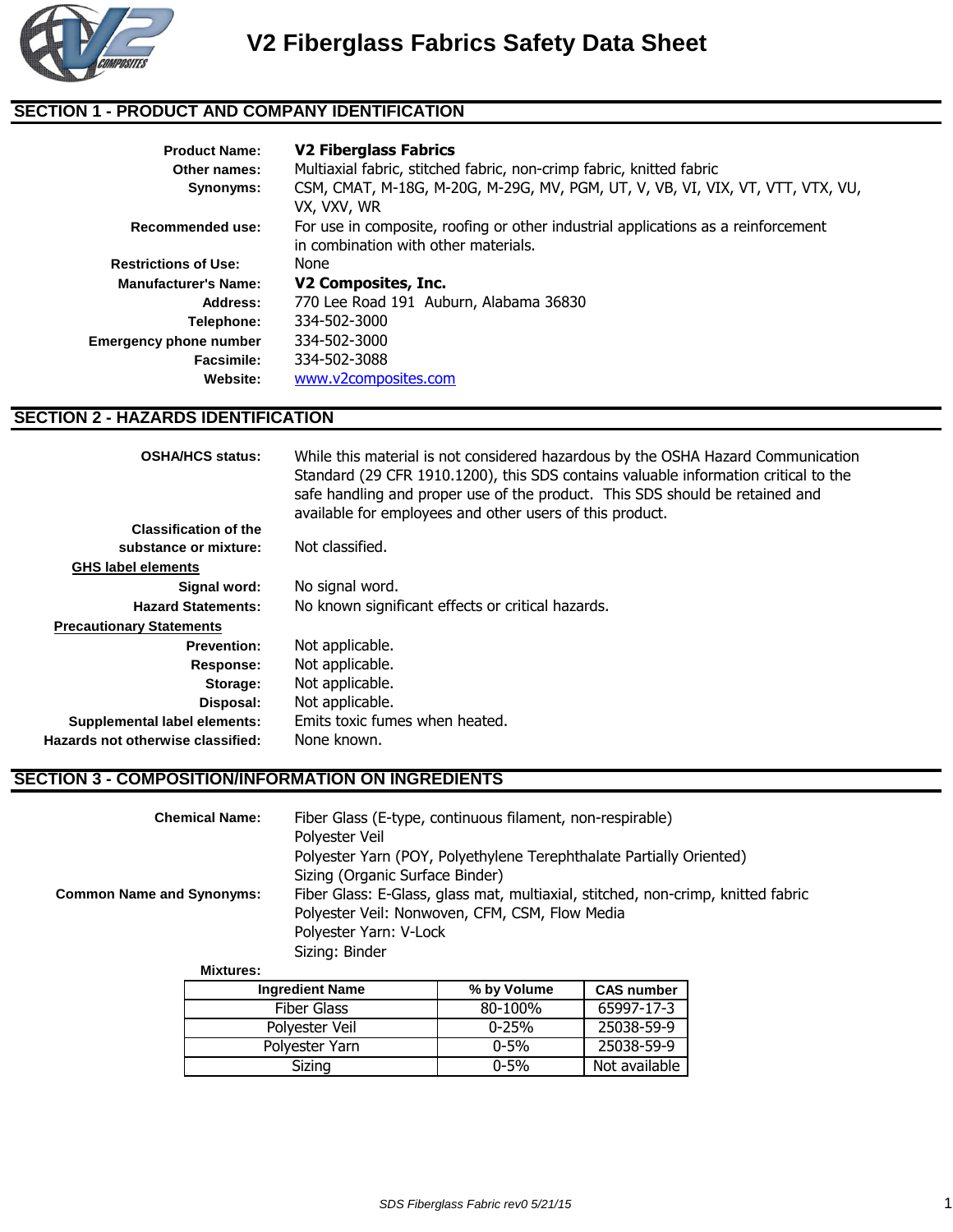

### **SECTION 3 - COMPOSITION/INFORMATION ON INGREDIENTS**

Any concentration shown as a range is to protect confidentially or is due to batch variation.

**There are no additional ingredients, present which, within the current knowledge of the supplier and in the concentrations applicable, are classified as hazardous to health or the enviroment and hence require reporting in this section.**

**Occupational exposure limits, if available, are listed in Section 8.**

#### **SECTION 4 - FIRST AID MEASURES**

#### **Relevant routes of exposure**

| Inhalation:          | Remove from area to fresh air. If symptoms persist, contact a poison control center,<br>emergency room, or a physician for treatment information.                                                                                                                   |
|----------------------|---------------------------------------------------------------------------------------------------------------------------------------------------------------------------------------------------------------------------------------------------------------------|
| Eye Contact:         | Remove contact lens and pour a gentle stream of warm water through the affected area<br>for 15 minutes. Do not rub or scratch eyes. If irritation persists, contact a poison<br>control center, emergency room, or physician as further treatment may be necessary. |
| <b>Skin Contact:</b> | Remove contaminated clothing and shoes. Run cold water over the affected ares for 15<br>minutes with mild soap, Do not use warm water. DO NOT rub or scratch affected area.<br>If irritation persists or glass fiber becomes embedded, seek medical attention.      |
| Ingestion:           | Gently wipe or rinse the inside of the mouth with water. Sips of water can be given. Never<br>give anything by mouth to an unconscious person. Contact a poison control center,<br>emergency room, or physician for treatment information.                          |

### **SECTION 5 - FIRE FIGHTING MEASURES**

| <b>Suitable Extinguishing Media:</b>                       | Dry chemical, foam, carbon dioxide and water fog.                                                                                                                                                                                                                                                                                                                                                                                                                                     |  |
|------------------------------------------------------------|---------------------------------------------------------------------------------------------------------------------------------------------------------------------------------------------------------------------------------------------------------------------------------------------------------------------------------------------------------------------------------------------------------------------------------------------------------------------------------------|--|
| <b>Unsuitable Extinguishing Media:</b>                     | None known                                                                                                                                                                                                                                                                                                                                                                                                                                                                            |  |
| Specific Hazards from the chemical<br>during a fire:       | Material is not an electrical conductor and may accumulate a static charge.                                                                                                                                                                                                                                                                                                                                                                                                           |  |
| Hazardous thermal decomposition<br>products:               | Fiberglass will not burn, but smoking of the product may occur at approximately 400-500 deg.F<br>(approximately 200-260 deg C) due to decomposition of the surface binder. Surface binders<br>may decompose in a fire situation and release carbon monoxide, carbon dioxide and water.<br>Additionally, there are many chemicals that can evolve during any partial decomposition of<br>chemical products. The amounts or identities cannot be predicted and can differ in each case. |  |
| <b>Special protective equipment for fire-</b><br>fighters: | Fiberglass will not support combustion, but in a sustained fire, proper protection such as a<br>self-contained breathing apparatus (SCBA) and full firefighting gear should be worn.                                                                                                                                                                                                                                                                                                  |  |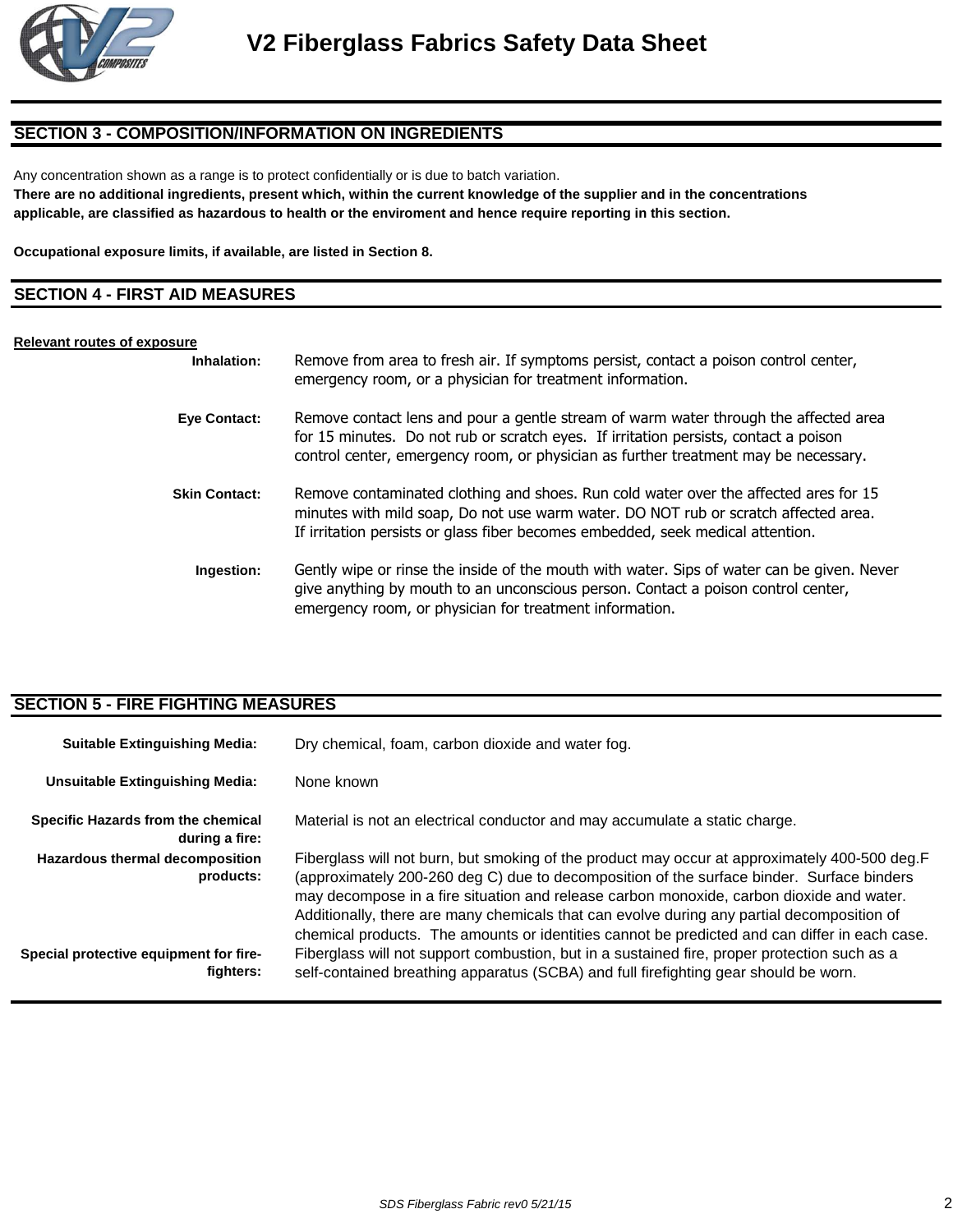

#### **SECTION 6 - ACCIDENTAL RELEASE MEASURES**

| <b>Personal Precautions:</b><br><b>Environmental Precautions:</b> | Use personal protection equipment recommended in Section 8.<br>No special precautions are needed in case of a release or spill.<br>This material will settle out of the air. Prevent from spreading by covering.<br><b>Containment:</b><br>Methods for clean up:<br>Use an industrial vacuum cleaner with a high efficiency filter to clean up dust<br>Sweep or gather up material and place in proper container for disposal or recovery.<br>Use vacuuming or wet sweeping methods instead of dry sweeping. |                                                                                                                                                                                    |
|-------------------------------------------------------------------|--------------------------------------------------------------------------------------------------------------------------------------------------------------------------------------------------------------------------------------------------------------------------------------------------------------------------------------------------------------------------------------------------------------------------------------------------------------------------------------------------------------|------------------------------------------------------------------------------------------------------------------------------------------------------------------------------------|
| <b>SECTION 7 - HANDLING AND STORAGE</b>                           |                                                                                                                                                                                                                                                                                                                                                                                                                                                                                                              |                                                                                                                                                                                    |
|                                                                   | Handling:                                                                                                                                                                                                                                                                                                                                                                                                                                                                                                    | Avoid dust formation, do not breath dust and wear personal protective equipment.                                                                                                   |
| Advice on general hygiene:                                        |                                                                                                                                                                                                                                                                                                                                                                                                                                                                                                              | Eating, drinking and smoking should be prohibited in areas where this material is handled,<br>stored and processed. Workers should wash hands and face before eating drinking      |
|                                                                   |                                                                                                                                                                                                                                                                                                                                                                                                                                                                                                              | and smoking. Remove contaminated clothing and protective equipment before entering eating                                                                                          |
|                                                                   |                                                                                                                                                                                                                                                                                                                                                                                                                                                                                                              | areas. See also Section 8 for additional information on hygiene measures.                                                                                                          |
|                                                                   | Storage:                                                                                                                                                                                                                                                                                                                                                                                                                                                                                                     | Store at or below 25 degrees Celsius (77*F) and relative humidity about 65% for optimum<br>performance. Material is not an electrical conductor, and may accumulate static charge. |
|                                                                   |                                                                                                                                                                                                                                                                                                                                                                                                                                                                                                              | <b>SECTION 8 - EXPOSURE CONTROLS/PERSONAL PROTECTION</b>                                                                                                                           |
|                                                                   |                                                                                                                                                                                                                                                                                                                                                                                                                                                                                                              |                                                                                                                                                                                    |
| <b>Exposure Limits:</b>                                           |                                                                                                                                                                                                                                                                                                                                                                                                                                                                                                              | 8-hour Time Weighted Average (TWA); 15-minute Short-Term Exposure Limit (STEL)                                                                                                     |
| <b>OSHA:</b><br>15mg/m3 TWA                                       |                                                                                                                                                                                                                                                                                                                                                                                                                                                                                                              | 5mg/m3 TWA (respirable dust)<br>15mg/m3 TWA (total dust)                                                                                                                           |
| <b>ACGIH TLV:</b>                                                 | TWA: 1f/cc Form: Continuous filament glass fibers<br>TWA: 5mg/m3, Inhalable form: Continuous filament glass fibers<br>TWA: 3mg/m3 Form: Respirable<br>TWA: 10mg/m3 Form: Total dust                                                                                                                                                                                                                                                                                                                          |                                                                                                                                                                                    |
| <b>ACGIH TLV US 6/13:</b>                                         | TWA: 5mg/m3 8 hours, Form: Inhalable fraction<br>TWA: 1f/cc 8 hours. Form: Respirable fibers: length greater than 5uM; aspect ratio equal to or greater than<br>3:1 as determined by the membrane filter method at 400-450x magnification(4-mm objective) phase contrast<br>illumination.                                                                                                                                                                                                                    |                                                                                                                                                                                    |
| <b>Engineering Controls:</b>                                      | Use local exhaust or general room/dilution ventilation sufficient to maintain employee<br>exposure below permissible exposure limits.                                                                                                                                                                                                                                                                                                                                                                        |                                                                                                                                                                                    |
| <b>Eye Protection:</b>                                            | Standard safety glasses with side shields.                                                                                                                                                                                                                                                                                                                                                                                                                                                                   |                                                                                                                                                                                    |
| <b>Skin Protection:</b>                                           | Protective gloves and long sleeved shirt and long pants.                                                                                                                                                                                                                                                                                                                                                                                                                                                     |                                                                                                                                                                                    |

**Hygiene Measures:** Wash hands before and after breaks. Wear clean, body-covering clothing. Good personal hygiene and the use of barrier creams, caps, protective gloves, cotton coveralls or long sleeved loose fitting clothing will maximize comfort. Vacuum equipment may be used to remove fibers from clothes. Work clothing should be laundered separately form other clothing before reuse.

**Respiratory Protection:** If dust is generated and ventilation is inadequate, use respirator that will protect against dust/mist. Respirator selection must be based on known or anticipated exposure levels, the hazards of the product and the safe working limits of the selected respirator.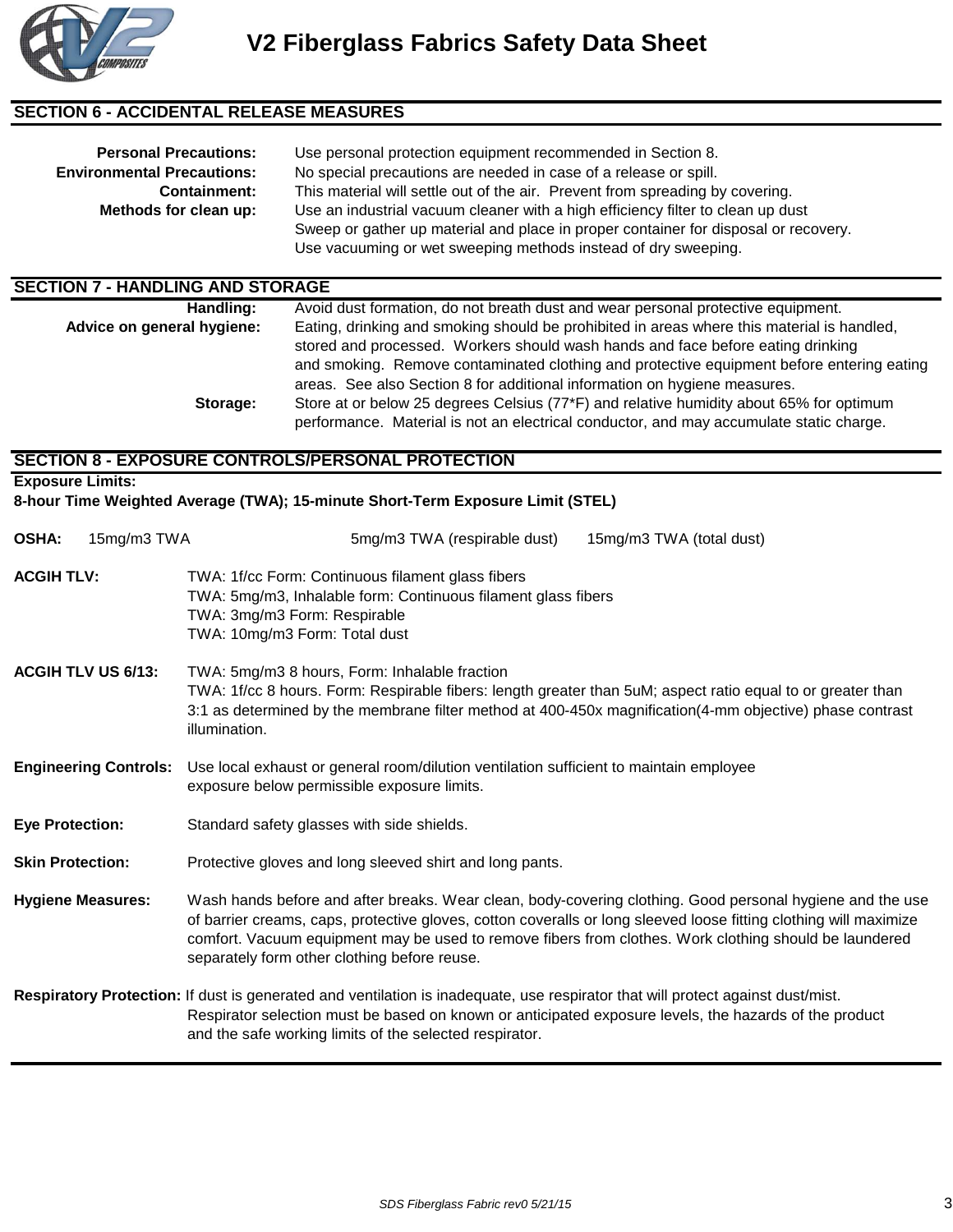

| <b>SECTION 9 - PHYSICAL AND CHEMICAL PROPERTIES</b> |                          |  |
|-----------------------------------------------------|--------------------------|--|
| <b>Physical State:</b>                              | Solid                    |  |
| <b>Appearance/Color:</b>                            | White or off white       |  |
| Odor:                                               | <b>Odorless</b>          |  |
| <b>Odor Threshold:</b>                              | NA.                      |  |
| Vapor Pressure:                                     | <b>NA</b>                |  |
| <b>Vapor Density:</b>                               | <b>NA</b>                |  |
| pH:                                                 | <b>NA</b>                |  |
| <b>Relative Density:</b>                            | 2.6-2.7 g/cc(bare glass) |  |
| Solubility (wt.% in water):                         | Insoluble                |  |
| <b>Freezing/Melting Point:</b>                      | >~1400*F (800*C)         |  |
| <b>Boiling Point:</b>                               | <b>NA</b>                |  |
| <b>Flash Point:</b>                                 | <b>NA</b>                |  |
| <b>Evaporation Rate:</b>                            | <b>NA</b>                |  |
| <b>Flammability:</b>                                | <b>NA</b>                |  |
| <b>Explosive limits:</b>                            | <b>NA</b>                |  |
| Partition coefficient: n-octanol/water              | <b>NA</b>                |  |
| <b>Auto Ignition Temp:</b>                          | <b>NA</b>                |  |
| <b>Decomposition Temp:</b>                          | NA.                      |  |
| <b>Viscosity:</b>                                   | <b>NA</b>                |  |
| <b>Volume % Volatile:</b>                           | none                     |  |
| <b>Percent Solid</b>                                | 100                      |  |
|                                                     |                          |  |
| <b>SECTION 10 - STABILITY AND REACTIVITY</b>        |                          |  |

| <b>SECTION 10 - STABILITY AND REACTIVITY</b> |                                                                                                                                             |  |
|----------------------------------------------|---------------------------------------------------------------------------------------------------------------------------------------------|--|
| <b>Reactivity:</b>                           | No specific test data related to reactivity available for this product or its ingredients.                                                  |  |
| <b>Chemical Stability:</b>                   | This product is stable.                                                                                                                     |  |
| Possible hazardous reactions:                | Hazardous reactions will not occur under normal conditions.                                                                                 |  |
| Conditions to avoid:                         | When exposed to high temperatures may produce hazardous decomposition products.<br>Refer to protective measures listed in sections 7 and 8. |  |
| Incompatible materials:                      | None known.                                                                                                                                 |  |
| Hazardous decomposition products:            | Fiberglass products may release small amouts of acetic acid and other organic materials<br>at elevated temperatures.                        |  |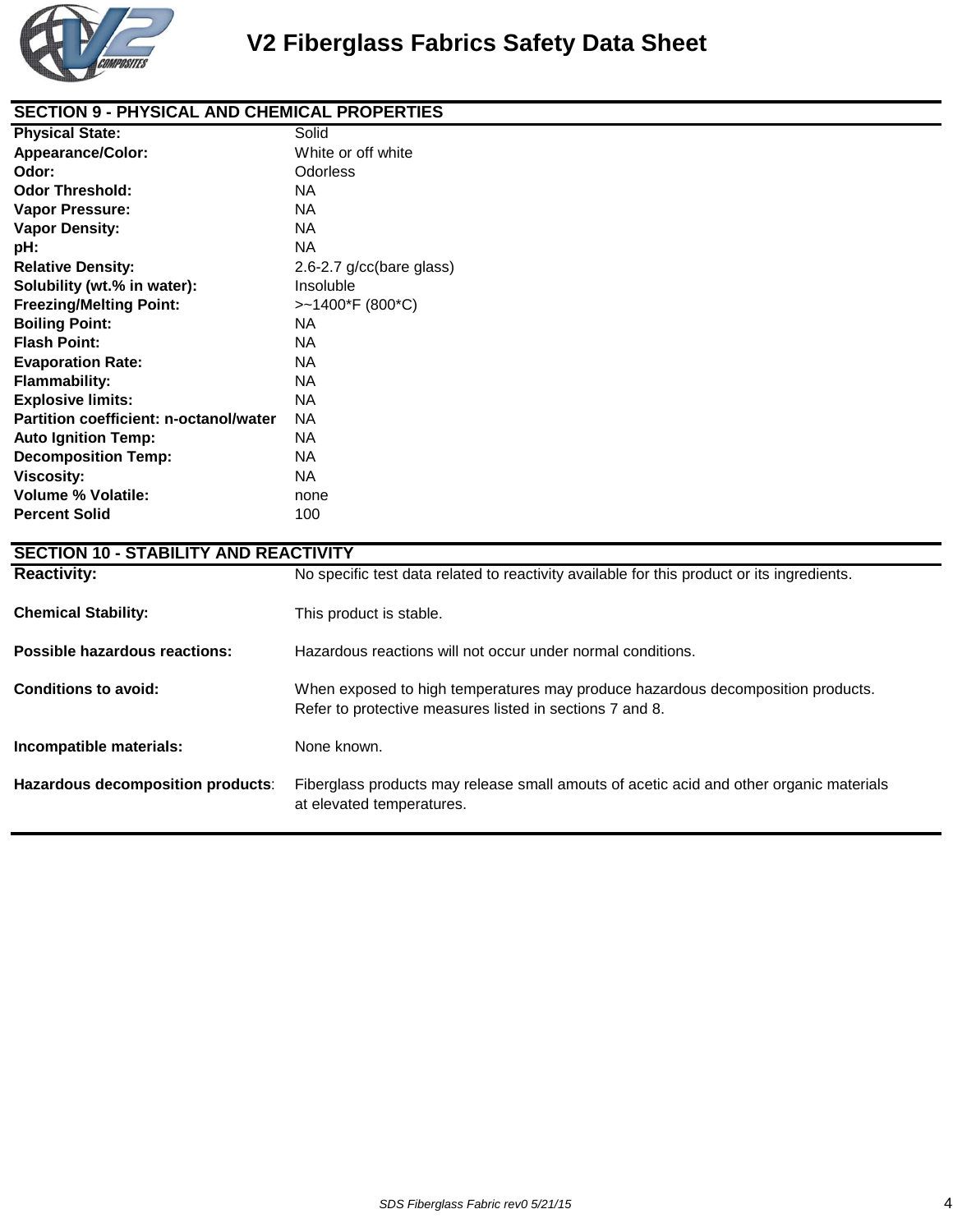

| <b>SECTION 11 - TOXICOLOGICAL INFORMATION</b> |                                                   |  |  |
|-----------------------------------------------|---------------------------------------------------|--|--|
| <b>Acute toxicity:</b>                        | No known significant effects or critical hazards. |  |  |
| <b>Irritation/Corrosion:</b>                  |                                                   |  |  |
| Skin:                                         | No known significant effects or critical hazards. |  |  |
| Eyes:                                         | No known significant effects or critical hazards. |  |  |
| Respiratory:                                  | No known significant effects or critical hazards. |  |  |
| <b>Sensitization:</b>                         |                                                   |  |  |
| Skin:                                         | No known significant effects or critical hazards. |  |  |
| Respiratory:                                  | No known significant effects or critical hazards. |  |  |
| <b>Mutagenicity:</b>                          | No known significant effects or critical hazards. |  |  |
| Carcinogenicity:                              | No known significant effects or critical hazards. |  |  |

#### **Classification**

| <b>10.00 MM</b><br>.<br>.                    | . | .<br>IN |
|----------------------------------------------|---|---------|
| iemicals<br>∩YIN⊢<br>~~<br>$\sim$<br>วก<br>. |   |         |

| <b>Reproductive toxicity:</b>  | No known significant effects or critical hazards.                                                                                                                                      |  |  |
|--------------------------------|----------------------------------------------------------------------------------------------------------------------------------------------------------------------------------------|--|--|
| Teratogenicity:                | No known significant effects or critical hazards.                                                                                                                                      |  |  |
| Specific target organ toxicity |                                                                                                                                                                                        |  |  |
| (single exposure):             | Not available.                                                                                                                                                                         |  |  |
| Specific target organ toxicity |                                                                                                                                                                                        |  |  |
| (repeated exposure):           | Not available.                                                                                                                                                                         |  |  |
| <b>Target Organs:</b>          | Contains material which may cause damage to the following organs: upper respiratory tract,<br>skin, and eyes.                                                                          |  |  |
| <b>Aspiration hazard:</b>      | Not available.                                                                                                                                                                         |  |  |
|                                |                                                                                                                                                                                        |  |  |
| Likely routes of exposure      |                                                                                                                                                                                        |  |  |
| Potential acute health effects |                                                                                                                                                                                        |  |  |
| Eye Contact:                   | Dusts from this product may cause temporary mechanical irritation.                                                                                                                     |  |  |
| Inhalation:                    | Dusts from this product may cause temporary mechanical irritation.                                                                                                                     |  |  |
| Skin Contact:                  | Dusts from this product may cause mechanical irritation of the nose, throat and respiratory<br>tract.                                                                                  |  |  |
| Ingestion:                     | Although ingestion of this product is not likely to occur in industrial applications, accidental<br>ingestion may cause illness or irritation of the mouth and gastrointestinal tract. |  |  |
| Over-exposure signs/symptoms   |                                                                                                                                                                                        |  |  |
| Eye Contact:                   | No specific data.                                                                                                                                                                      |  |  |
| Inhalation:                    | No specific data.                                                                                                                                                                      |  |  |
| <b>Skin Contact:</b>           | No specific data.                                                                                                                                                                      |  |  |
| Ingestion:                     | No specific data.                                                                                                                                                                      |  |  |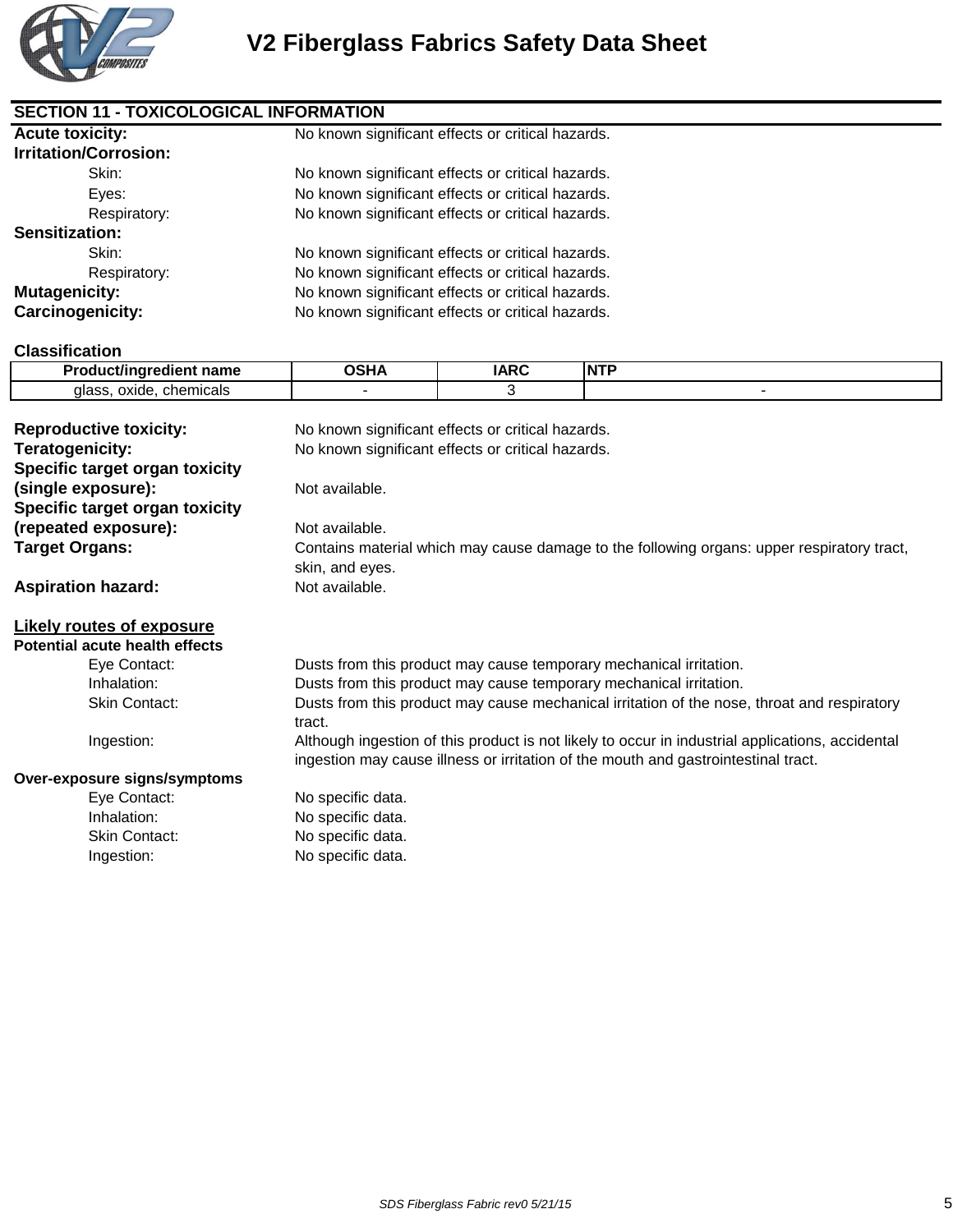

#### **Delayed and immediate effects and chronic effects of short and long term exposure**

**SUMMARY:** There are no known health effects from the long term use or contact, with **nonrespirable** continuous filament fibers. As manufactured, the glass fibers in this product are nonrespirable. Nonrespirable fibers cannot reach the deep lung because they have a diameter of greater than 3.5 micrometers. Fibers of this diameter cannot penetrate the narrow, bending passages of the human respiratory tract to reach the lower regions of the lung and thus, have no possibility of causing serious pulmonary damage. Instead, they deposit on the surface of the upper respiratory tract, nose, or pharynx. These fibers are then cleared through normal physiological mechanisms.

Chopped, crushed, or severely mechanically processed fiber glass may contain a very small amount of respirable fibers that could reach the deep lung. The measured airborne concentration of these respirable fibers in areas where severe processing of fiberglass occurred has been shown to be extremely low and well below the TLV. Repeated or prolonged exposure to respirable glass fibers may cause fibrosis, lung cancer and mesolthelioma. PPG fiber glass in the form supplied, does not contain respirable fibers.

Animal Study: In 2000, the Institute of Occupational Medicine (IOM) in Scotland published the results of a long term inhalation study in animals exposed to special application E-glass continuous filament respirable fibers. Animals were exposed to a very high concentration of these respirable fibers (1022 fibers/cc for 5 hours/day, 7 days/week for 52 weeks). Exposure to these microfibers resulted in the development of fibrosis, lung cancer and mesothelioma.

Epidemiology Studies: Two major studies in the US (performed by the University of Pittsburgh) and Europe (performed by the International Agency for Research on Cancer) showed no increase in lung cancer or respiratory disease among people working in fiber glass production facilities. An additional smaller study performed in Canada also did not show an association between exposure of workers to fiber glass and respiratory cancer.

| <b>Short term exposure</b>              |                                                   |
|-----------------------------------------|---------------------------------------------------|
| <b>Potential immediate effects:</b>     | No known significant effects or critical hazards. |
| <b>Potential delayed effects:</b>       | No known significant effects or critical hazards. |
| Long term exposure                      |                                                   |
| Potential immediate effects:            | No known significant effects or critical hazards. |
| <b>Potential delayed effects:</b>       | No known significant effects or critical hazards. |
| <b>Potential Chronic health effects</b> |                                                   |
| General:                                | No known significant effects or critical hazards. |
| <b>Carcinogenicity:</b>                 | No known significant effects or critical hazards. |
| <b>Mutagenicity:</b>                    | No known significant effects or critical hazards. |
| Teratogenicity:                         | No known significant effects or critical hazards. |
| <b>Delevopmental effects:</b>           | No known significant effects or critical hazards. |
| <b>Fertility effects:</b>               | No known significant effects or critical hazards. |
|                                         |                                                   |

**Acute toxicity estimates:** Not available.

### **SECTION 12 - ECOLOGICAL INFORMATION**

| Toxicity:                              | Not available |
|----------------------------------------|---------------|
| Persistence and degradability          | Not available |
| <b>Bioaccumulative Potential</b>       | Not available |
| <b>Mobility in soil</b>                |               |
| Soil/water partition coefficient(Koc): | Not available |